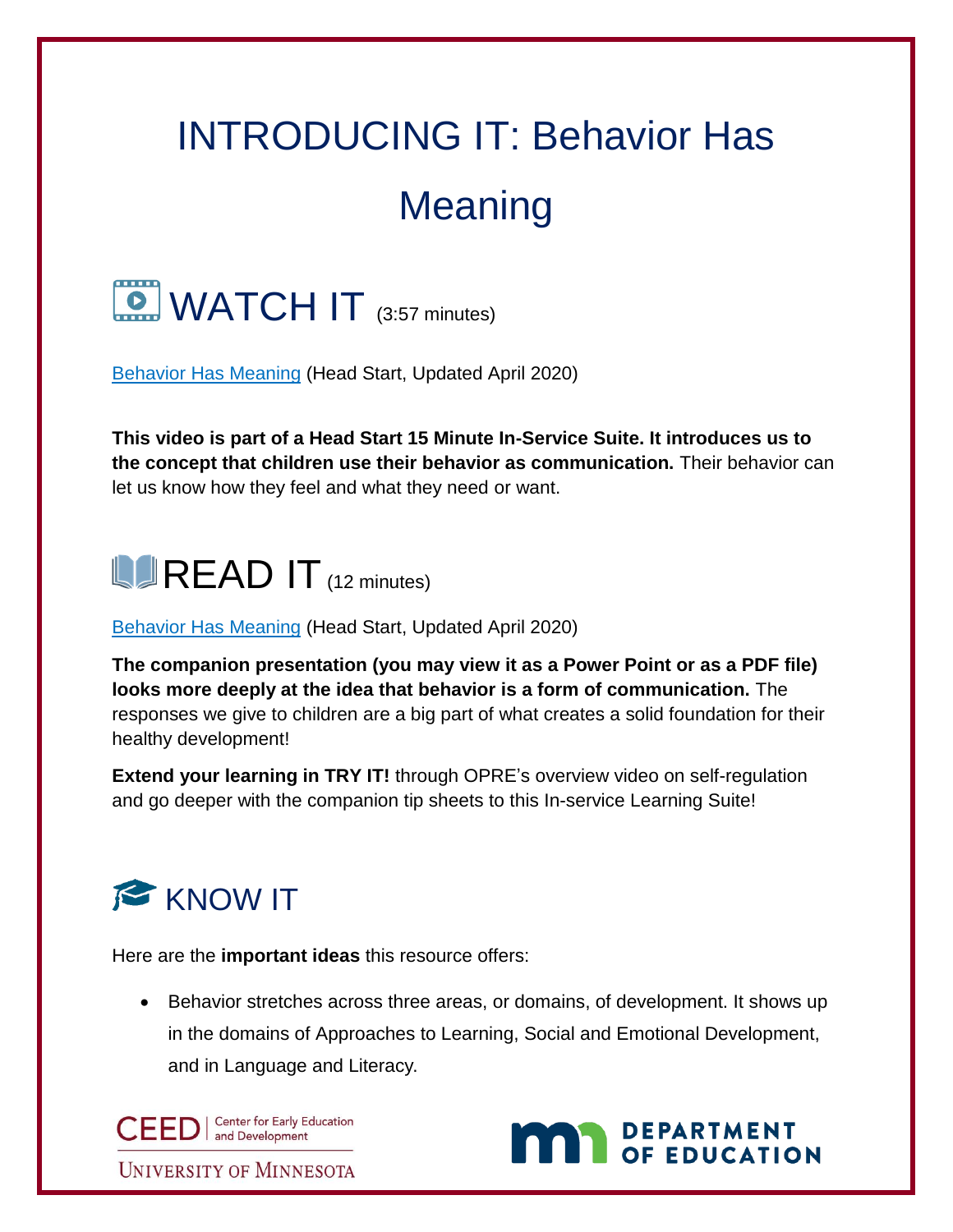- Nurturing, responsive, and effective interactions, along with engaging environments, are foundational to supporting children's development. These will positively impact each of the three developmental domains mentioned here.
- Behavior is communication. Children use behavior to show their wants and needs - even before they can talk.
- Behavior has *form* and *function*. *Form* is the behavior used to communicate what **is** the behavior? *Function* is the reason or purpose for which the behavior is being used – why **that** particular behavior?
- Behavior takes many forms, such as crying, cooing, reaching, pointing, biting, tantrums, gaze aversion (looking away), smiling, clapping, kicking legs, squealing, jumping, and saying words.
- Children use these forms of behavior to get or seek out something, someone, an interaction, some help, and/or some type of sensory stimulation or information. They also use it to escape or avoid someone or something like an activity, sensory stimulation, or to express an emotion, feeling, or illness.
- A child may use one behavior for many reasons like crying, for example. The child may use many behaviors to communicate one reason, such as a baby smiling, kicking legs and squealing all at the same time to show delight.
- It's important to children that we adults understand their behavior. This makes children feel important and valued; they become confident in making themselves understood, and they learn to communicate their feelings, needs, and wants.
- It's important for us to understand children's behaviors because this is how we build caring relationships with children. It also helps us to learn to pause *before* reacting to behaviors so that we may respond appropriately. Finally, pausing and recognizing the "why" of a behavior helps us learn what skills children need - and what we can help them to learn.

Here are some **terms** in the resource that may not be familiar to you:

**ELOF** is the acronym for the Head Start **E**arly **L**earning **O**utcomes **F**ramework: Ages Birth to Five. It presents five broad areas of early learning, referred to as **central domains, or major areas of development**. The framework is designed to show the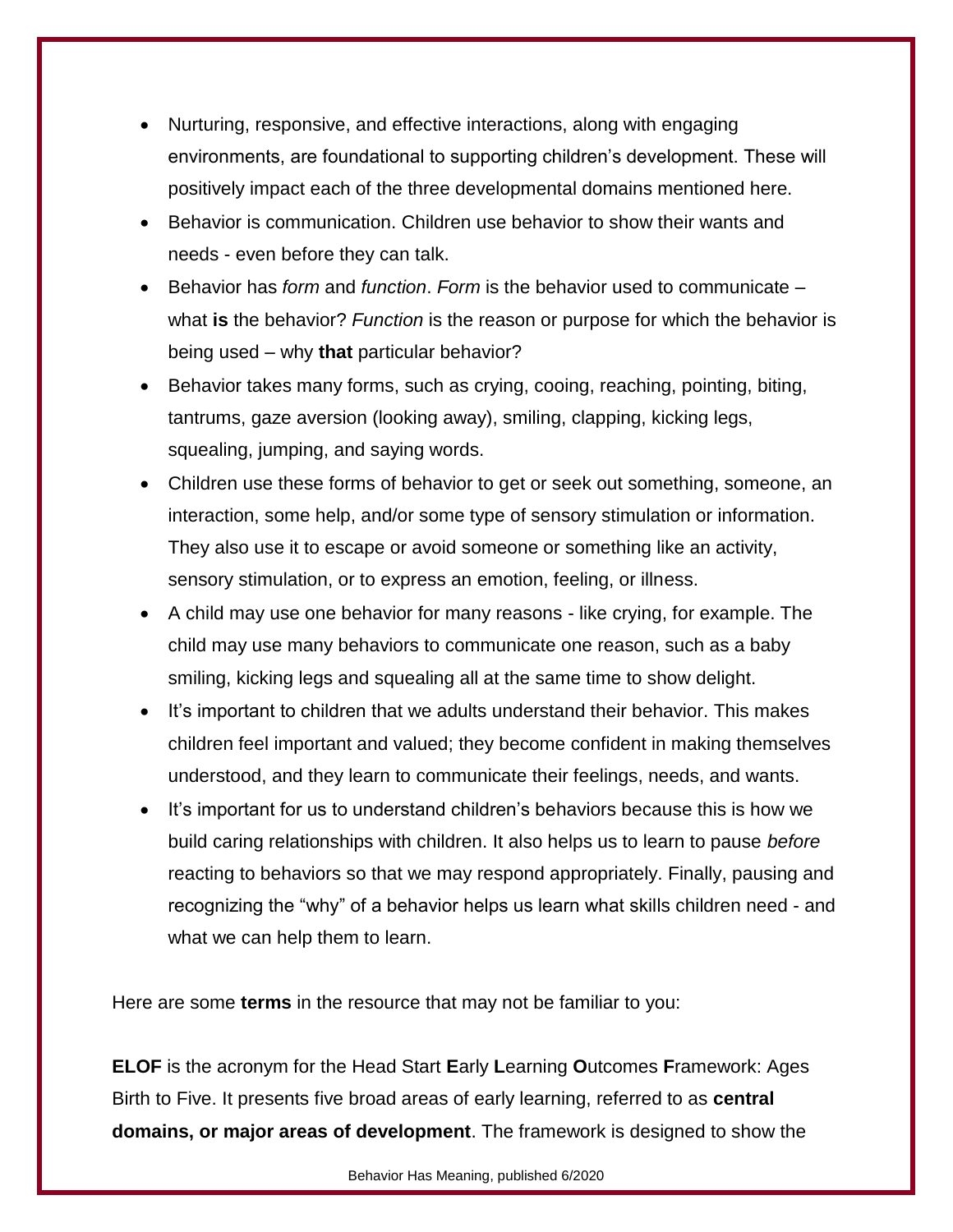continuum of learning for infants, toddlers, and preschoolers. The five domains are: Approaches to Learning, Social and Emotional Development, Language and Literacy; Cognition, and Perceptual, Motor, and Physical Development.

**Self-Regulation** is a person's internal mechanism that helps to use behavior that is mindful and deliberate. Self-regulation in children is when they learn to manage their behaviors and emotions in appropriate ways, given the demands of the situation. This set of skills will help children as they grow and mature to direct their own behavior towards a goal, despite the unpredictability of the world and their own feelings.



Let's see what you learned from this resource! The answers are provided at the end of the guide.

- 1. **True or false:** Only children use behavior as a way to communicate.
- 2. **True or false:** Healthy development in children is influenced by the supportive interactions they have with their caregiving adults.
- 3. **True or false:** Approaches to Learning and Social and Emotional Development are the domains in which behavior shows up.
- 4. **True or false:** The reason a behavior is used is known as behavior's *form*.



Take a few minutes to consider these questions. If you want to, write your thoughts down.

1. Think about one child that has been in your care for a while. What forms of behavior does that child use to communicate with you? How did you learn what the child means when he or she uses those behaviors?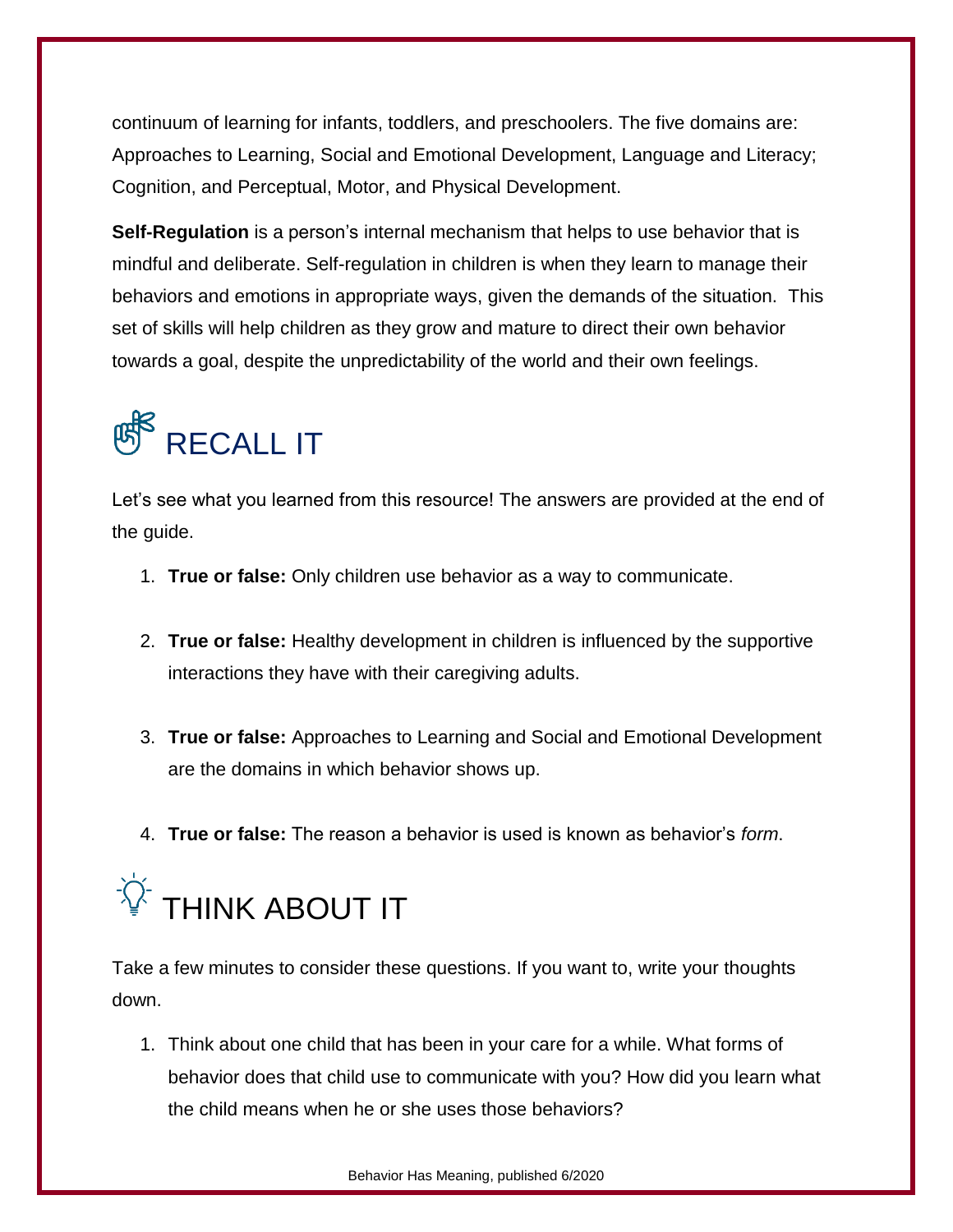2. Was there anything in the video and the presentation that was new or surprising to you? If so, what was it? How does this new information change your thinking about a child's behavior?



Here are some ideas to try:

- 1. Is self-regulation a new concept for you? Watch this very [short video](https://www.youtube.com/watch?time_continue=58&v=ha3YUWLl9x0&feature=emb_logo) (1:41) from the Office of Planning, Research and Evaluation that provides an overview on self-regulation.
- 2. Babies and young children need our help and our good example when it comes to expressing feelings and interacting with others in appropriate ways. By doing this, we are giving children important life skills and supporting young children's social and emotional development.
	- With all ages of children, use your words to name their feeling or emotion, even if they are too young to speak. "You have a wet diaper – that doesn't feel good." "It's hard to come inside when you are having so much fun."
		- "It's OK to feel sad you miss Mommy."
	- Offer your support through physical actions. You can hug them, rub their back, hold them, gaze into their eyes and smile. Help them to become calm by offering your calm.
	- Show children different ways to recognize their feelings and find their calm. For example, you can teach them to take deep breaths, or, have a "take-a-break" corner they can retreat to when they are feeling upset or overwhelmed by big feelings.
	- 3. Head Start developed companion tip sheets to help you go deeper. Take a look at Handouts 1 – 4 to discover additional ideas and practices you can try!